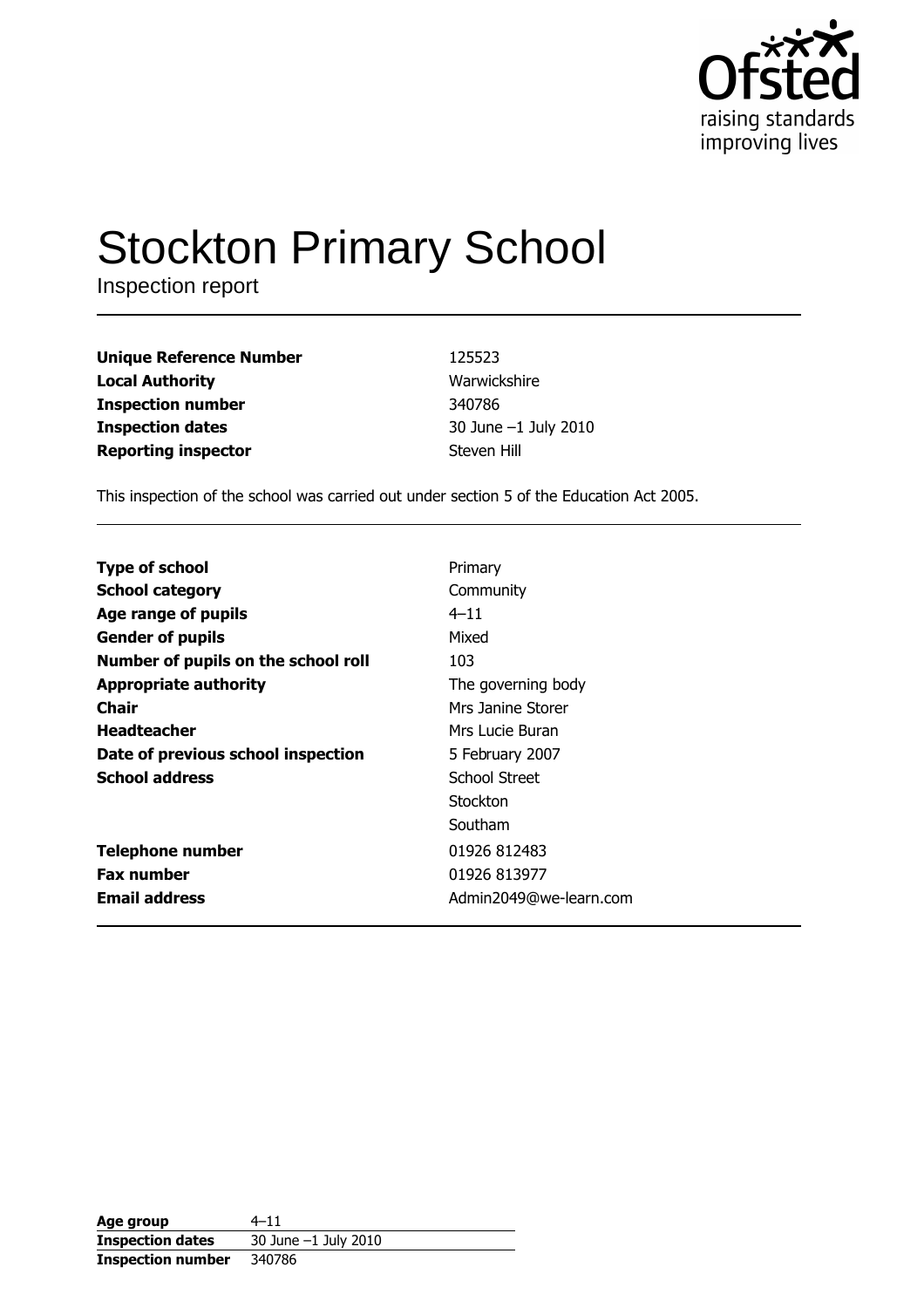The Office for Standards in Education, Children's Services and Skills (Ofsted) regulates and inspects to achieve excellence in the care of children and young people, and in education and skills for learners of all ages. It regulates and inspects childcare and children's social care, and inspects the Children and Family Court Advisory Support Service (Cafcass), schools, colleges, initial teacher training, work-based learning and skills training, adult and community learning, and education and training in prisons and other secure establishments. It rates council children's services, and inspects services for looked after children, safequarding and child protection.

Further copies of this report are obtainable from the school. Under the Education Act 2005, the school must provide a copy of this report free of charge to certain categories of people. A charge not exceeding the full cost of reproduction may be made for any other copies supplied.

If you would like a copy of this document in a different format, such as large print or Braille, please telephone 08456 404045, or email enquiries@ofsted.gov.uk.

You may copy all or parts of this document for non-commercial educational purposes, as long as you give details of the source and date of publication and do not alter the documentation in any way.

Royal Exchange Buildings St Ann's Square Manchester M2 7LA T: 08456 404045 Textphone: 0161 618 8524 E: enquiries@ofsted.gov.uk W: www.ofsted.gov.uk © Crown copyright 2010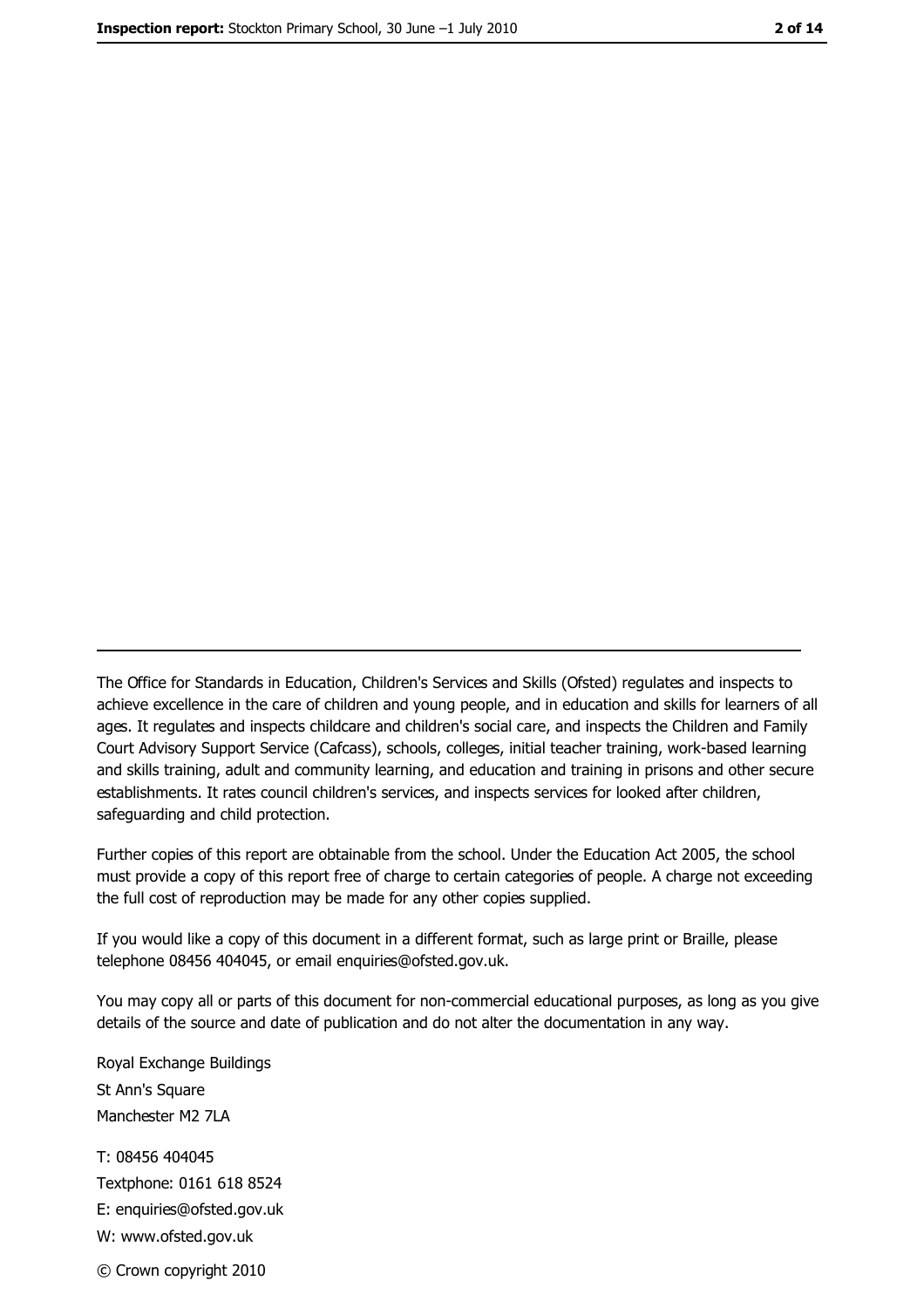# **Introduction**

This inspection was carried out by two additional inspectors. They observed nine lessons or parts of lessons, taught by all four class teachers. Meetings were held with staff, governors and groups of pupils. Inspectors observed the school's work and looked at a variety of documentation, particularly that concerning safeguarding and pupils' progress. Questionnaires were analysed from staff, older pupils and from 27 parents and carers.

The inspection team reviewed many aspects of the school's work. It looked in detail at the following:

- the progress pupils are currently making, particularly in mathematics and for the  $\blacksquare$ more able
- to what extent pupils' good personal development has been maintained since the  $\blacksquare$ last inspection, particularly their spiritual, moral, social and cultural development
- the impact of the new curriculum on pupils' attitudes and standards, and the role of  $\blacksquare$ subject leaders in monitoring this.

## Information about the school

Stockton is a small village school. The very large majority of pupils are of White British heritage. The proportion of pupils who have special educational needs and/or disabilities, including those with a statement of special educational needs, is above average. The children in the Early Years Foundation Stage are taught full-time in a Reception class. Three mixed aged classes cater for the older pupils. The governing body runs a before- and after-school club on the premises. The school site also accommodates a pre-school provision that is privately managed, and is inspected separately.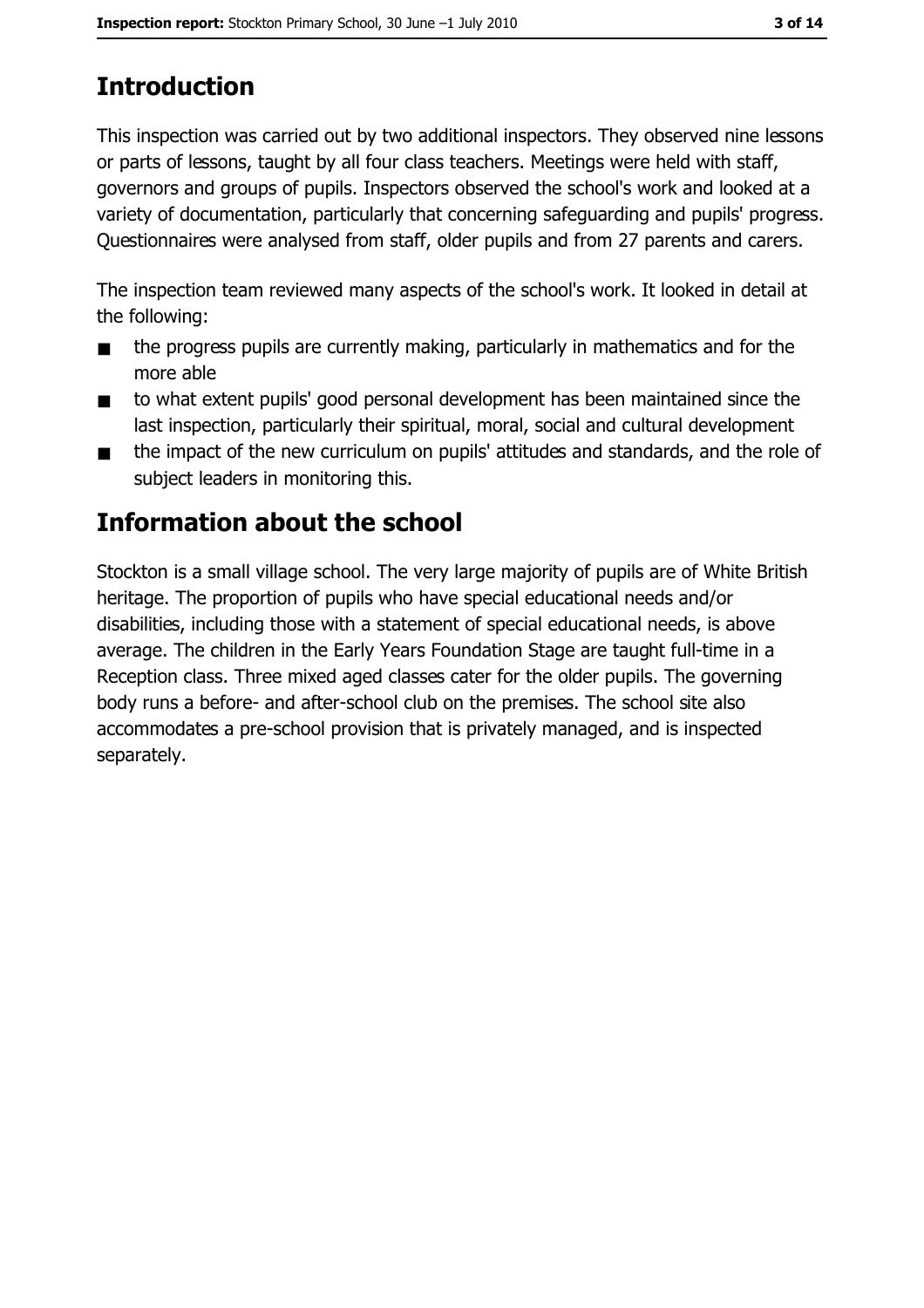## **Inspection judgements**

### Overall effectiveness: how good is the school?

#### The school's capacity for sustained improvement

#### **Main findings**

The most remarkable feature of Stockton is how the very harmonious ethos within this good school is translated into a sense of community within the village and beyond. This was illustrated during the inspection when pupils joined with new friends from their partner school in Izmir in Turkey, playing and working together enthusiastically despite their limited skills in each other's languages. The school's contribution to community cohesion is outstanding, and pupils' contributions to the school and wider community are excellent. Pupils thoroughly enjoy school, are proud of its successes and get on well with each other. Their behaviour is consistently good and they are adamant that bullying is not tolerated. Their good personal development, noted at the previous inspection, has been maintained and extended.

This consolidation of personal development has gone alongside a significant improvement in teaching and, consequently, in achievement. Pupils make good progress from starting points that are in line with expectations, and reach standards which are above average by the end of Year 6. A relative weakness in mathematics compared to English has been successfully addressed. This year, pupils' progress in mathematics has been good across the school. A key to the better achievement is the improved system for tracking pupils' attainment. Teachers use the resultant data well to match work to the different needs of individuals, so that all make good progress, particularly in English and mathematics. This is true of the most able, and of those pupils who have special educational needs and/or disabilities.

The pupils' interest and enthusiasm for learning are enhanced by an exciting and wide-ranging curriculum. This year, the International Primary Curriculum is being trialled, and its success is clear in pupils' positive responses. However, despite having very good arrangements to track pupils' achievement in English, mathematics and science, the monitoring of progress and provision in other subjects is not systematic enough. This means it is difficult to track the impact of the new curriculum on achievement in all subjects. The school has rightly identified this as a priority for future development. The care, support and quidance provided for pupils are good. These greatly support pupils' caring attitudes towards each other, their strong sense of responsibility, and the fact that they feel extremely safe in the school.

Many of the strengths in the main school are reflected in the Early Years Foundation Stage. A positive feature of the Reception class is how well the adults use the outdoor area to develop children's progress in a variety of ways. However, the lack of any sheltered area outdoors limits its use in bad weather.

Staff have worked together well under the clear guidance of the headteacher to improve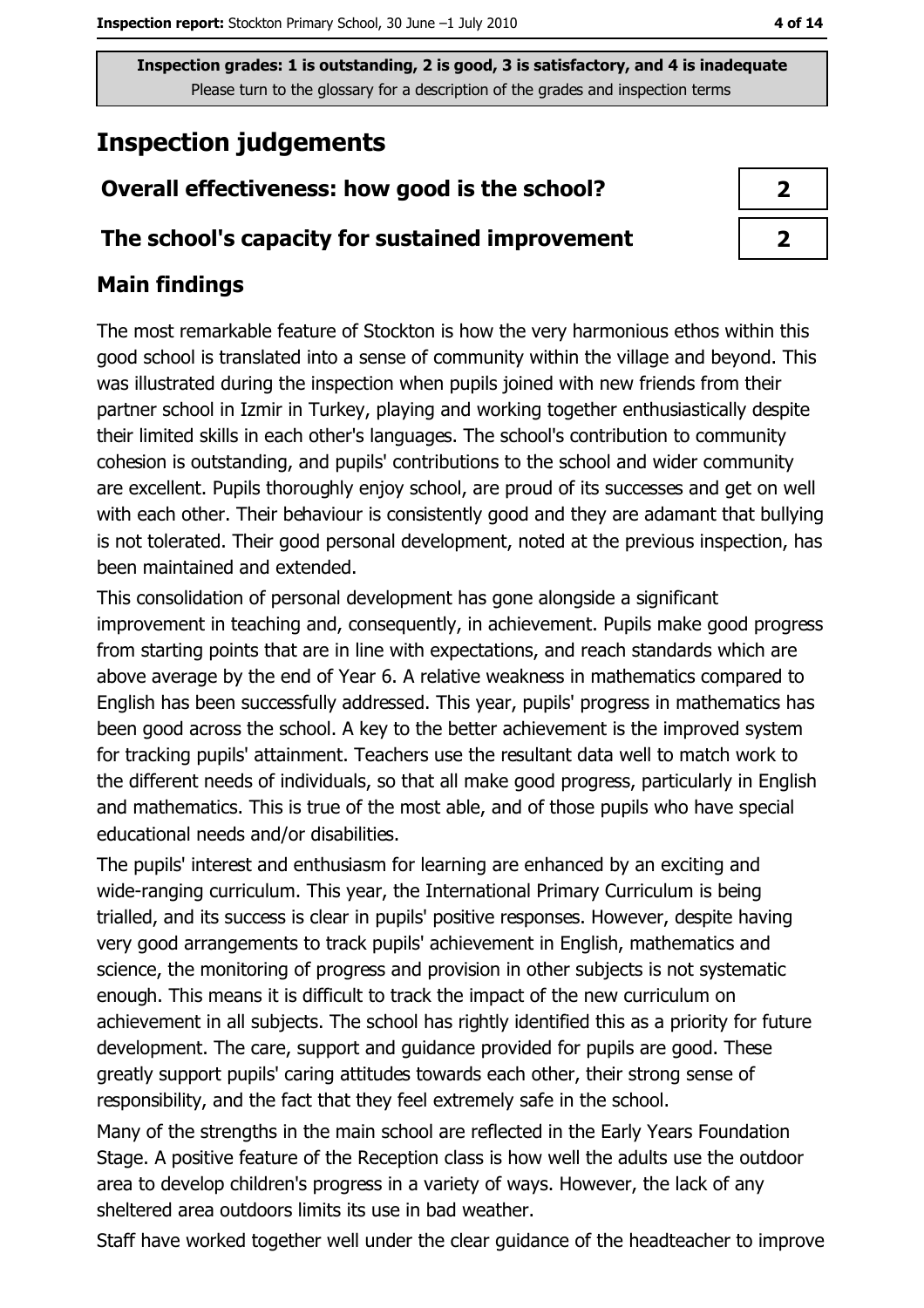pupils' progress. Good teamwork has focused successfully on raising standards in reading, writing and in mathematics. Regular monitoring of lessons and standards in these subjects has enabled leaders to give clear guidance to colleagues to help them improve their practice. However, such opportunities have been limited in other subjects. Despite this, the improvements since the last inspection, the school's clear and accurate identification of its own strengths and weaknesses, and the good teamwork between staff and governors show a good capacity to sustain improvements in the future.

#### What does the school need to do to improve further?

- Improve the school's overview of quality in subjects other than English,  $\blacksquare$ mathematics and science by:
	- completing the audit of different subjects that is currently underway  $\equiv$
	- devising manageable systems to assess and record the attainment of pupils  $\equiv$ across the curriculum
	- giving subject leaders more opportunities to share expertise with their colleagues, particularly through working alongside them in class
	- using the resultant information to assess the impact of the new curriculum on achievement, and so making modifications to raise standards further.
- Devise strategies to make sure that the outdoor area for Reception can be used to  $\blacksquare$ good effect in bad weather including, when funds permit, by providing a covered section for some of the area.

#### **Outcomes for individuals and groups of pupils**

Pupils are making good progress across the school. This was exemplified in a good mathematics lesson for pupils in Years 3 and 4 when they responded positively to the teacher's high expectations. Able pupils tackled difficult work with confidence, and pupils who find mathematics more difficult, including those with special educational needs and/or disabilities, made similarly good progress because they had work at the right level of challenge for them, and extra help and support from their teacher. In other lessons, skilled help from teaching assistants helps pupils to keep up with their classmates.

Pupils' spiritual, moral, social and cultural development is good. Pupils show great enjoyment for school and learning, and Year 6 pupils told an inspector that, 'Everyone puts in loads of work; teachers, parents and children.' They also agreed that, 'Everyone's friends and gets along; there's no bullying.' This contributes to their feelings of being very safe in school, as does their very secure knowledge about how they can help keep themselves and others safe. Pupils particularly value the links with their Turkish friends and agreed that learning Turkish is 'really special'. They are reflective about important issues, as Year 5 pupils showed in an excellent lesson when they considered the feelings of people who have been bullied. Pupils have a good understanding of healthy lifestyles, and join in physical activities with great enthusiasm.

 $2<sup>1</sup>$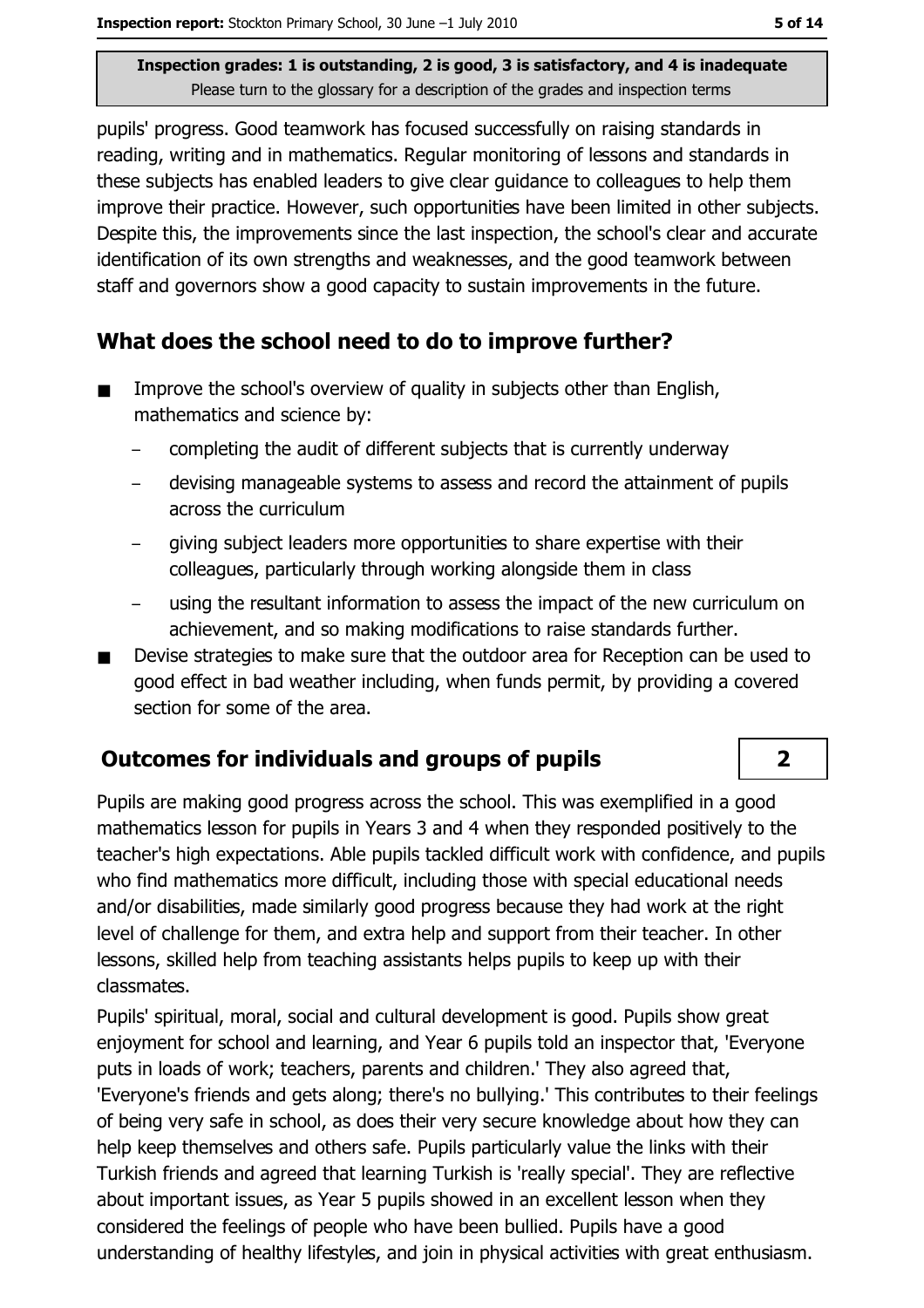Their outstanding contribution to the community is shown by their bubbling enthusiasm for all aspects of school and village life, the conscientious way they undertake a wide variety of responsibilities around school, and in how older pupils automatically assume that they will look after and help younger children. Pupils are confident in putting forward their views and are convinced that these are valued and make a positive impact on school life, particularly via the work of the school council. Pupils' positive, outgoing attitudes, their good basic skills and their habits of hard work mean they are well prepared for the future, both in school and beyond.

These are the grades for pupils' outcomes

| Pupils' achievement and the extent to which they enjoy their learning                                                     |                         |  |
|---------------------------------------------------------------------------------------------------------------------------|-------------------------|--|
| Taking into account:<br>Pupils' attainment <sup>1</sup>                                                                   | $\overline{2}$          |  |
| The quality of pupils' learning and their progress                                                                        | $\mathcal{P}$           |  |
| The quality of learning for pupils with special educational needs and/or<br>disabilities and their progress               | $\mathcal{P}$           |  |
| The extent to which pupils feel safe                                                                                      | 1                       |  |
| <b>Pupils' behaviour</b>                                                                                                  |                         |  |
| The extent to which pupils adopt healthy lifestyles                                                                       | $\overline{\mathbf{2}}$ |  |
| The extent to which pupils contribute to the school and wider community                                                   |                         |  |
| The extent to which pupils develop workplace and other skills that will<br>contribute to their future economic well-being |                         |  |
| Taking into account:<br>Pupils' attendance <sup>1</sup>                                                                   | $\overline{2}$          |  |
| The extent of pupils' spiritual, moral, social and cultural development                                                   | 2                       |  |

#### How effective is the provision?

A key to pupils' improved achievement is the consistently good teaching. Teachers manage classes well and maintain pupils' interest through lively explanations and a good pace. They often make good use of interactive whiteboards to clarify their explanations and to generate excitement. Occasionally, the pace slows when pupils are kept sitting listening to the teacher for too long without getting involved in hands-on experiences. Such occasions are rare, and lessons are often characterised by the good use of

The grades for attainment and attendance are: 1 is high; 2 is above average; 3 is broadly average; and 4 is low.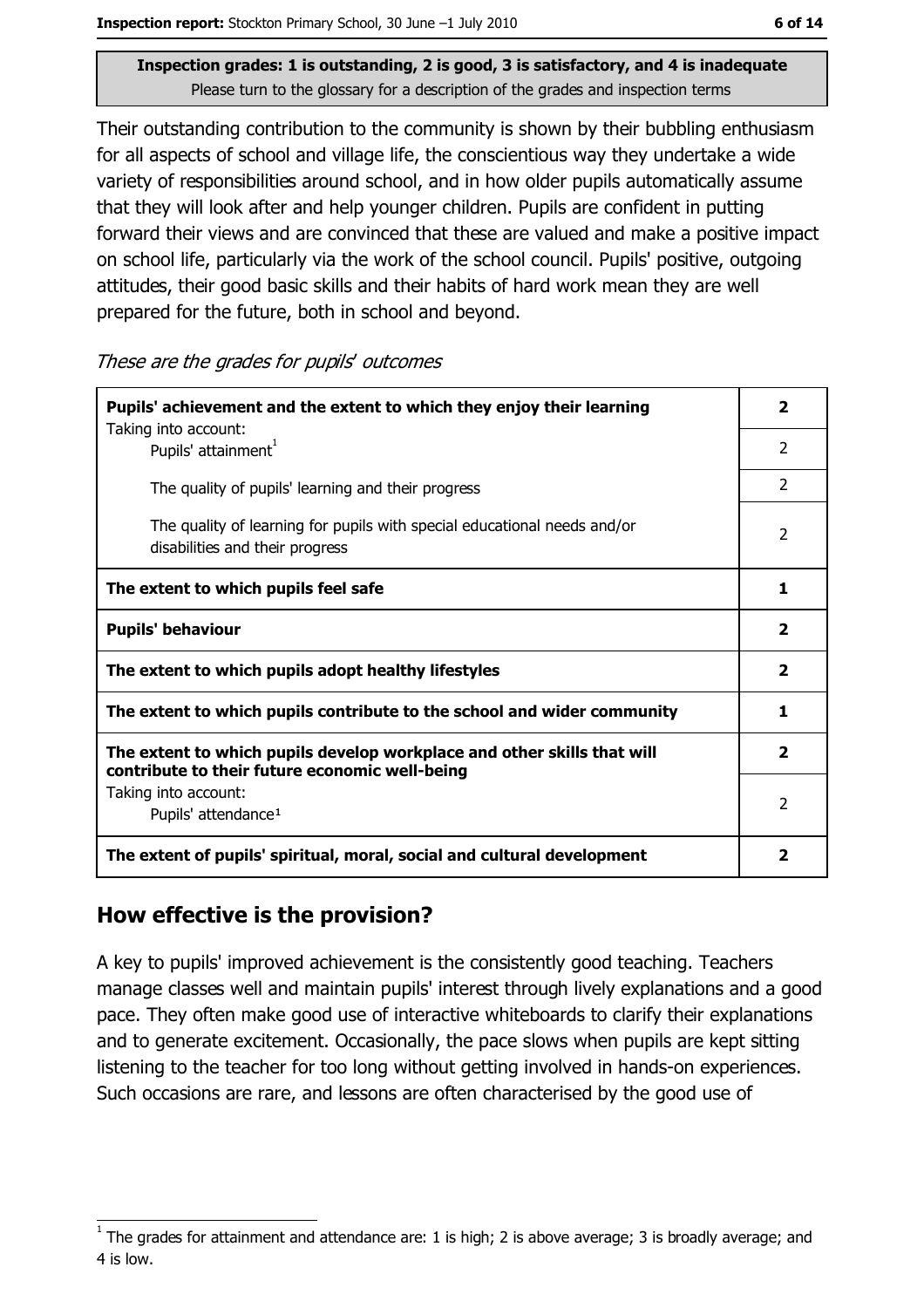practical experiences, and helpful opportunities for pupils to organise their thoughts by discussing things together. Pupils' ongoing progress is monitored well, and adults quickly intervene, if anyone goes astray, to bring them back on track. Pupils know their individual targets in mathematics and English, and good use is made of self- and peer-evaluation to help them understand how well they are doing.

The lively curriculum is enhanced by a good range of extra-curricular clubs and by a variety of visits and visitors. A strong local dimension is being developed, exemplified by the adoption of 'their' ichthyosaurus from the local quarry as the school symbol, and learning about a variety of linked aspects. The international dimension is also generating good cross-curricular links that make learning more meaningful and interesting to pupils. Older pupils are starting to learn to speak Turkish. The use of writing skills in a variety of other subjects is a particular strength.

The good care, support and guidance provided underpin many of the strengths in pupils' personal development. Pupils are given a clear social and moral framework, and are involved in the formulation of rules, so they follow them well. The staff know the pupils' needs and their families well and, with good use of a variety of outside agencies, ensure that pupils have the help they need to be fully included in all aspects of school life. Pupils whose circumstances make them vulnerable are given good support. Some pupils extend their school experience in the before- and after-school club. They enjoy the good relationships they have with the staff there, and are involved in a variety of interesting activities, developing their collaborative skills well.

These are the grades for the quality of provision

| The quality of teaching                                                                                    |              |
|------------------------------------------------------------------------------------------------------------|--------------|
| Taking into account:<br>The use of assessment to support learning                                          |              |
| The extent to which the curriculum meets pupils' needs, including, where<br>relevant, through partnerships | $\mathbf{2}$ |
| The effectiveness of care, guidance and support                                                            |              |

#### How effective are leadership and management?

The headteacher has led staff well, with good support from the governing body, to make improvements in pupils' learning and so raise standards. The governing body knows the school's situation well, and is in a good position to hold it to account for its performance. The use of assessment by teachers to identify and address individuals' needs has been a central plank in raising standards, so that all pupils now achieve well. A lack of challenge for higher attainers in mathematics in previous years has been overcome. This demonstrates the school's clear and effective commitment to ensuring equal opportunities for all. Good use is made of a variety of partners to enhance this. Specialist support for pupils with particular special educational needs and/or disabilities is complemented, for example, by support from the local secondary school to provide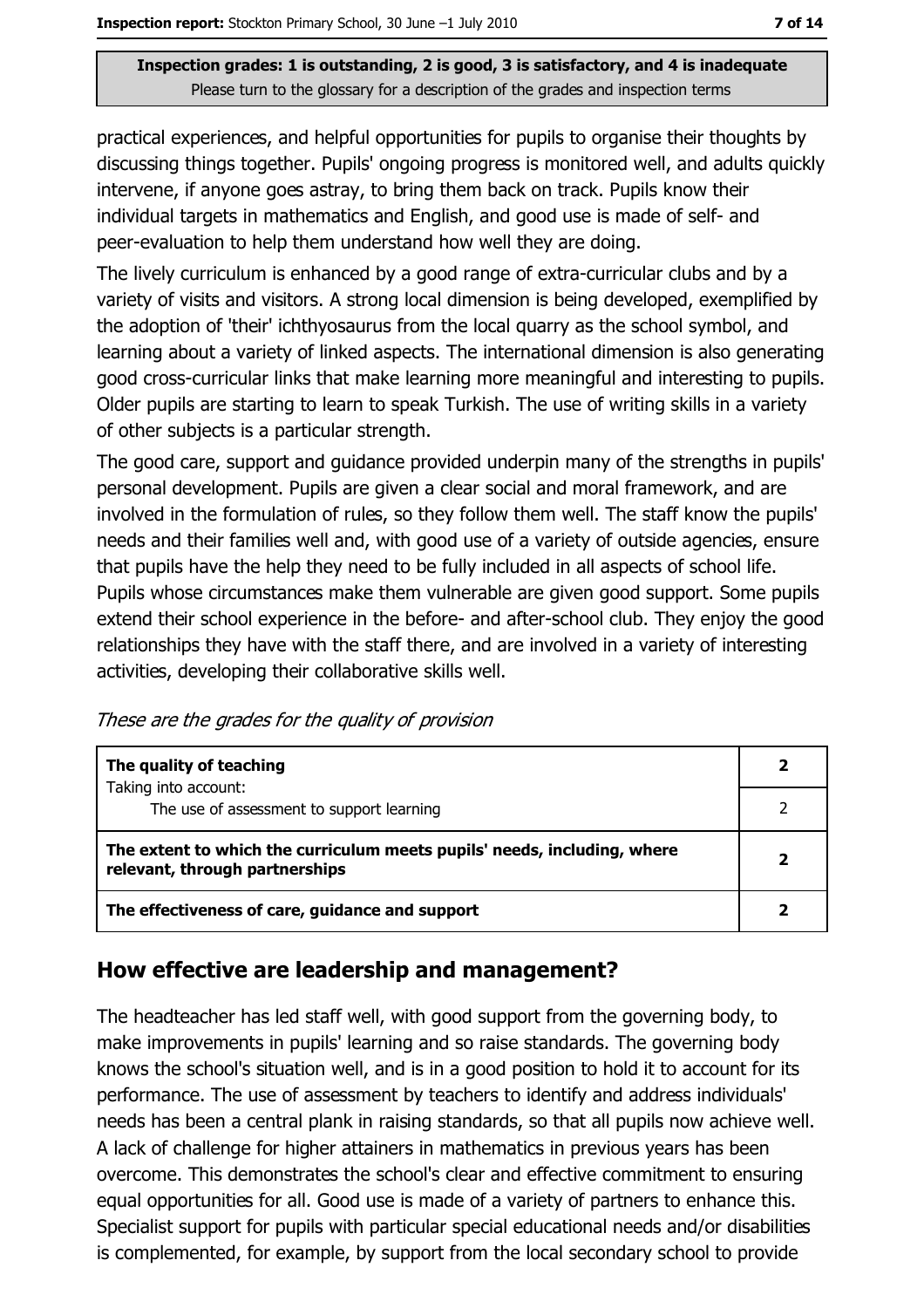higher levels of challenge for gifted and talented pupils. The partnership with parents and carers is also strong. They are consulted regularly by the school about specific issues, and their views are duly taken into account. Good safeguarding procedures ensure that all requirements are met, and documentation is well organised. The particular strength of safeguarding is the way that parents' and pupils' views are systematically sought and how swiftly the school responds to them. The school is a vibrant and cohesive community where all are valued. This extends to village life, for example through projects such as the community garden, which involve pupils, staff, parents and other local people. This local involvement is complemented by links to other parts of the United Kingdom, through direct contact with people from contrasting communities, such as the visit by a group of pupils from a school in London, and links to different schools locally and in Coventry. This is enhanced in the international dimension by the strong link with a Turkish school.

These are the grades for leadership and management

| The effectiveness of leadership and management in embedding ambition and<br>driving improvement                                                                     | 2            |
|---------------------------------------------------------------------------------------------------------------------------------------------------------------------|--------------|
| Taking into account:<br>The leadership and management of teaching and learning                                                                                      | 2            |
| The effectiveness of the governing body in challenging and supporting the<br>school so that weaknesses are tackled decisively and statutory responsibilities<br>met | 2            |
| The effectiveness of the school's engagement with parents and carers                                                                                                | $\mathbf{z}$ |
| The effectiveness of partnerships in promoting learning and well-being                                                                                              | 2            |
| The effectiveness with which the school promotes equality of opportunity and<br>tackles discrimination                                                              | 2            |
| The effectiveness of safeguarding procedures                                                                                                                        | $\mathbf{2}$ |
| The effectiveness with which the school promotes community cohesion                                                                                                 | 1            |
| The effectiveness with which the school deploys resources to achieve<br>value for money                                                                             | 2            |

## **Early Years Foundation Stage**

Children get off to a good start in the Reception class. This is helped by the many improvements made to the accommodation since the last inspection, although there is still no covered area for outside play. The adults make good use of the otherwise well-equipped outdoor and indoor areas, with children able to move freely between the two. A variety of exciting activities ensures children are interested and engaged in learning through play. They have good relationships with the adults and feel safe and secure in the setting. A good balance is kept between adult-directed activities and those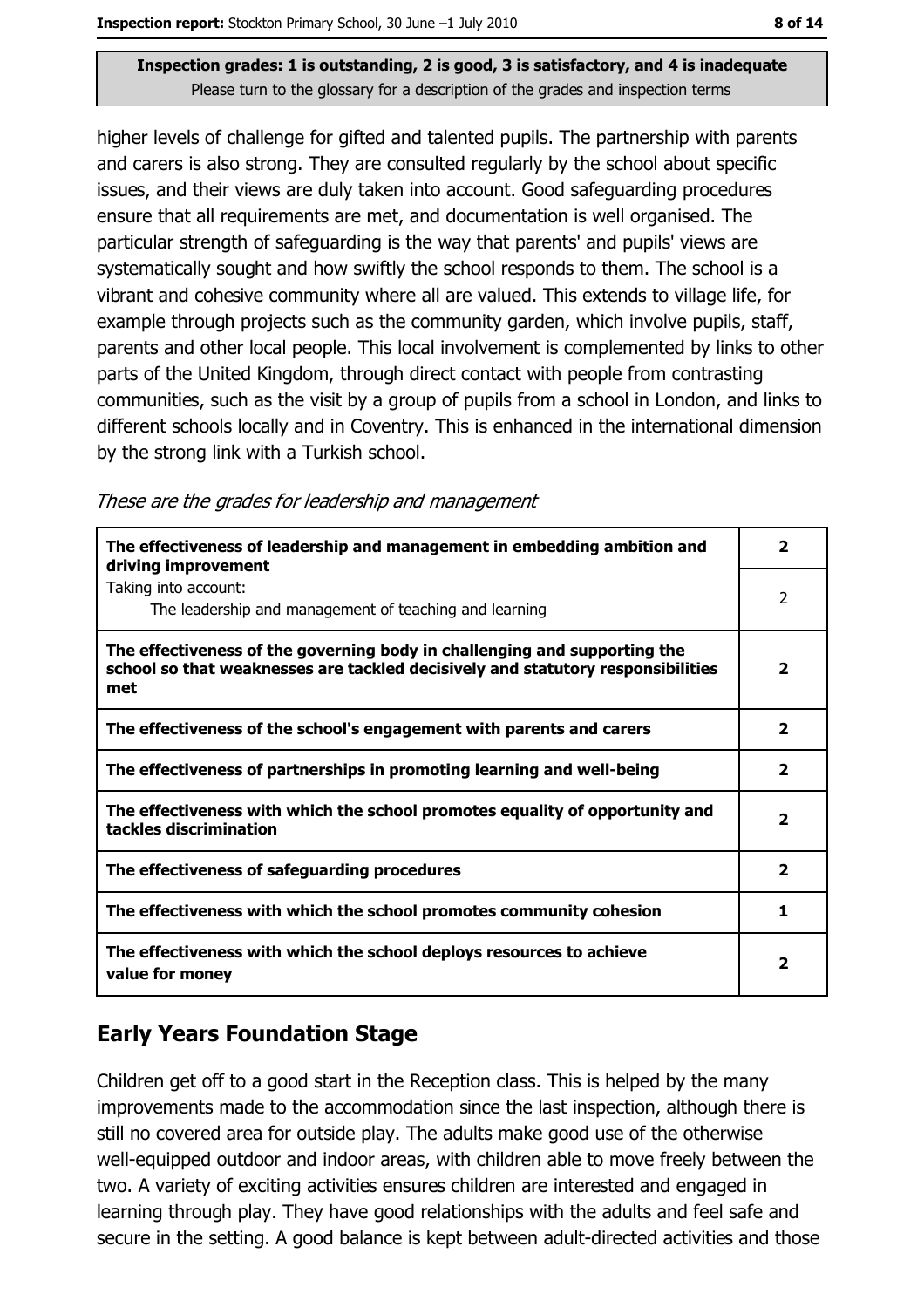children choose for themselves. Adults are particularly skilled in intervening or joining in children's play, to challenge them to think or to extend their vocabulary and understanding.

Children enter the setting with attainment that varies considerably from year to year, but which is broadly in line with expectations. They make good progress and standards are now above average by the end of Reception in all areas of learning. Particularly good progress is made in children's early writing skills, helped by a strong focus on learning letters and sounds (phonics). For example, the teacher's lively sharing of a story about Dougal's Deep Sea Adventure helped them greatly with consolidating their phonic knowledge, as well as enthusing them to take part in a variety of linked play activities. Children get on well together, and cooperate particularly well, as was seen when they worked patiently and enthusiastically to build a large chute for tennis balls. The provision is led well, with good teamwork between staff and good use made of ongoing assessment to match activities to children's needs. The leader has a clear overview of the provision and of children's progress, and is continually working to

These are the grades for the Early Years Foundation Stage

| <b>Overall effectiveness of the Early Years Foundation Stage</b>                             |  |  |
|----------------------------------------------------------------------------------------------|--|--|
| Taking into account:<br>Outcomes for children in the Early Years Foundation Stage            |  |  |
| The quality of provision in the Early Years Foundation Stage                                 |  |  |
| The effectiveness of leadership and management of the Early Years<br><b>Foundation Stage</b> |  |  |

#### **Views of parents and carers**

improve both.

Parents and carers who returned the questionnaire were overwhelmingly positive about the school and what it provides for their children. They particularly value that their children are happy and safe in school, and that the teaching is good. A couple of parents expressed concern about the progress their children were making. Inspection evidence is that, whilst progress was sometimes too variable in the past, it is now consistently good.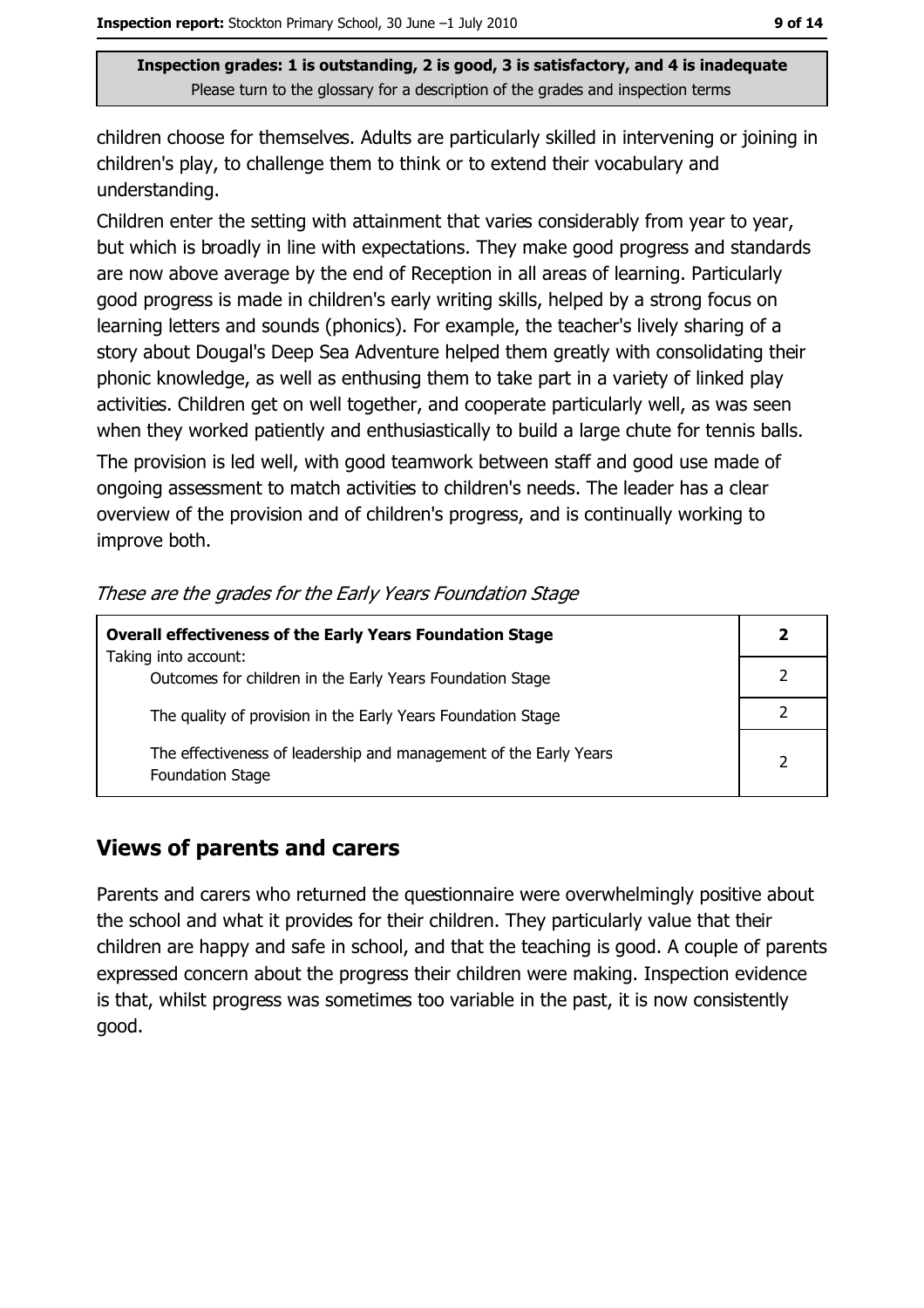#### Responses from parents and carers to Ofsted's questionnaire

Ofsted invited all the registered parents and carers of pupils registered at Stockton Primary School to complete a questionnaire about their views of the school.

In the questionnaire, parents and carers were asked to record how strongly they agreed with 13 statements about the school. The inspection team received 27 completed questionnaires by the end of the on-site inspection. In total, there are 103 pupils registered at the school.

| <b>Statements</b>                                                                                                                                                                                                                                       | <b>Strongly</b><br><b>Agree</b> |               |              | <b>Agree</b>  |                | <b>Disagree</b> |              | <b>Strongly</b><br>disagree |  |
|---------------------------------------------------------------------------------------------------------------------------------------------------------------------------------------------------------------------------------------------------------|---------------------------------|---------------|--------------|---------------|----------------|-----------------|--------------|-----------------------------|--|
|                                                                                                                                                                                                                                                         | <b>Total</b>                    | $\frac{1}{2}$ | <b>Total</b> | $\frac{0}{0}$ | <b>Total</b>   | $\frac{0}{0}$   | <b>Total</b> | $\frac{0}{0}$               |  |
| My child enjoys school                                                                                                                                                                                                                                  | 19                              | 70            | 8            | 30            | $\mathbf 0$    | 0               | 0            | $\mathbf 0$                 |  |
| The school keeps my child<br>safe                                                                                                                                                                                                                       | 17                              | 63            | 9            | 33            | $\mathbf 0$    | 0               | 0            | 0                           |  |
| The school informs me<br>about my child's progress                                                                                                                                                                                                      | 11                              | 41            | 13           | 48            | $\overline{2}$ | $\overline{7}$  | 0            | $\mathbf 0$                 |  |
| My child is making enough<br>progress at this school                                                                                                                                                                                                    | 16                              | 59            | 8            | 30            | $\overline{2}$ | 7               | 0            | $\mathbf 0$                 |  |
| The teaching is good at this<br>school                                                                                                                                                                                                                  | 19                              | 70            | 8            | 30            | $\mathbf 0$    | 0               | 0            | $\mathbf 0$                 |  |
| The school helps me to<br>support my child's learning                                                                                                                                                                                                   | 16                              | 59            | 10           | 37            | $\mathbf{1}$   | 4               | 0            | $\mathbf 0$                 |  |
| The school helps my child to<br>have a healthy lifestyle                                                                                                                                                                                                | 12                              | 44            | 14           | 52            | $\mathbf 0$    | 0               | 0            | 0                           |  |
| The school makes sure that<br>my child is well prepared for<br>the future (for example<br>changing year group,<br>changing school, and for<br>children who are finishing<br>school, entering further or<br>higher education, or<br>entering employment) | 13                              | 48            | 11           | 41            | $\mathbf{1}$   | 4               | 0            | $\mathbf 0$                 |  |
| The school meets my child's<br>particular needs                                                                                                                                                                                                         | 15                              | 56            | 12           | 44            | 0              | 0               | 0            | 0                           |  |
| The school deals effectively<br>with unacceptable behaviour                                                                                                                                                                                             | 16                              | 59            | 10           | 37            | $\mathbf{1}$   | 4               | 0            | 0                           |  |
| The school takes account of<br>my suggestions and<br>concerns                                                                                                                                                                                           | 12                              | 44            | 12           | 44            | $\mathbf{1}$   | 4               | 0            | 0                           |  |
| The school is led and<br>managed effectively                                                                                                                                                                                                            | 16                              | 59            | 8            | 30            | $\mathbf{1}$   | $\overline{4}$  | $\mathbf 0$  | $\mathbf 0$                 |  |
| Overall, I am happy with my<br>child's experience at this<br>school                                                                                                                                                                                     | 17                              | 63            | 9            | 33            | $\mathbf{1}$   | 4               | 0            | $\pmb{0}$                   |  |

The table above summarises the responses that parents and carers made to each statement. The percentages indicate the proportion of parents and carers giving that response out of the total number of completed questionnaires. Where one or more parents and carers chose not to answer a particular question, the percentages will not add up to 100%.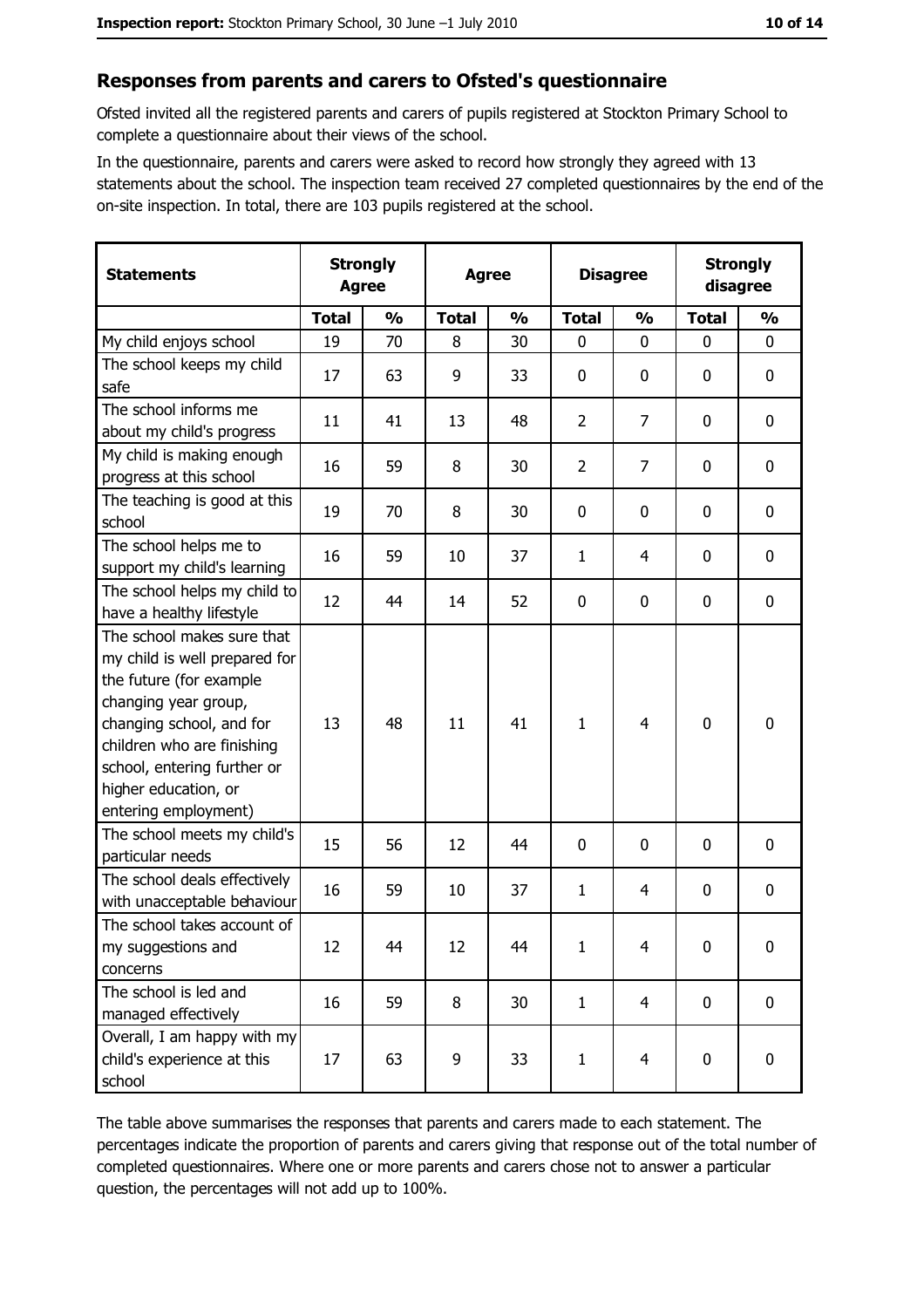## **Glossary**

| Grade   | <b>Judgement</b> | <b>Description</b>                                                                                                                                                                                                               |
|---------|------------------|----------------------------------------------------------------------------------------------------------------------------------------------------------------------------------------------------------------------------------|
| Grade 1 | Outstanding      | These features are highly effective. An oustanding<br>school provides exceptionally well for its pupils' needs.                                                                                                                  |
| Grade 2 | Good             | These are very positive features of a school. A school<br>that is good is serving its pupils well.                                                                                                                               |
| Grade 3 | Satisfactory     | These features are of reasonable quality. A satisfactory<br>school is providing adequately for its pupils.                                                                                                                       |
| Grade 4 | Inadequate       | These features are not of an acceptable standard. An<br>inadequate school needs to make significant<br>improvement in order to meet the needs of its pupils.<br>Ofsted inspectors will make further visits until it<br>improves. |

### What inspection judgements mean

#### **Overall effectiveness of schools**

|                       | Overall effectiveness judgement (percentage of<br>schools) |      |                     |                   |
|-----------------------|------------------------------------------------------------|------|---------------------|-------------------|
| <b>Type of school</b> | <b>Outstanding</b>                                         | Good | <b>Satisfactory</b> | <b>Inadequate</b> |
| Nursery schools       | 51                                                         | 45   | 0                   | 4                 |
| Primary schools       | 6                                                          | 41   | 42                  | 10                |
| Secondary schools     | 8                                                          | 34   | 44                  | 14                |
| Sixth forms           | 10                                                         | 37   | 50                  | 3                 |
| Special schools       | 32                                                         | 38   | 25                  | 5                 |
| Pupil referral units  | 12                                                         | 43   | 31                  | 14                |
| All schools           | 9                                                          | 40   | 40                  | 10                |

New school inspection arrangements were introduced on 1 September 2009. This means that inspectors now make some additional judgements that were not made previously.

The data in the table above is for the period 1 September to 31 December 2009 and is the most recently published data available (see www.ofsted.gov.uk). Please note that the sample of schools inspected during the autumn term 2009 was not representative of all schools nationally, as weaker schools are inspected more frequently than good or outstanding schools.

Percentages are rounded and do not always add exactly to 100. Secondary school figures include those that have sixth forms, and sixth form figures include only the data specifically for sixth form inspection judgements.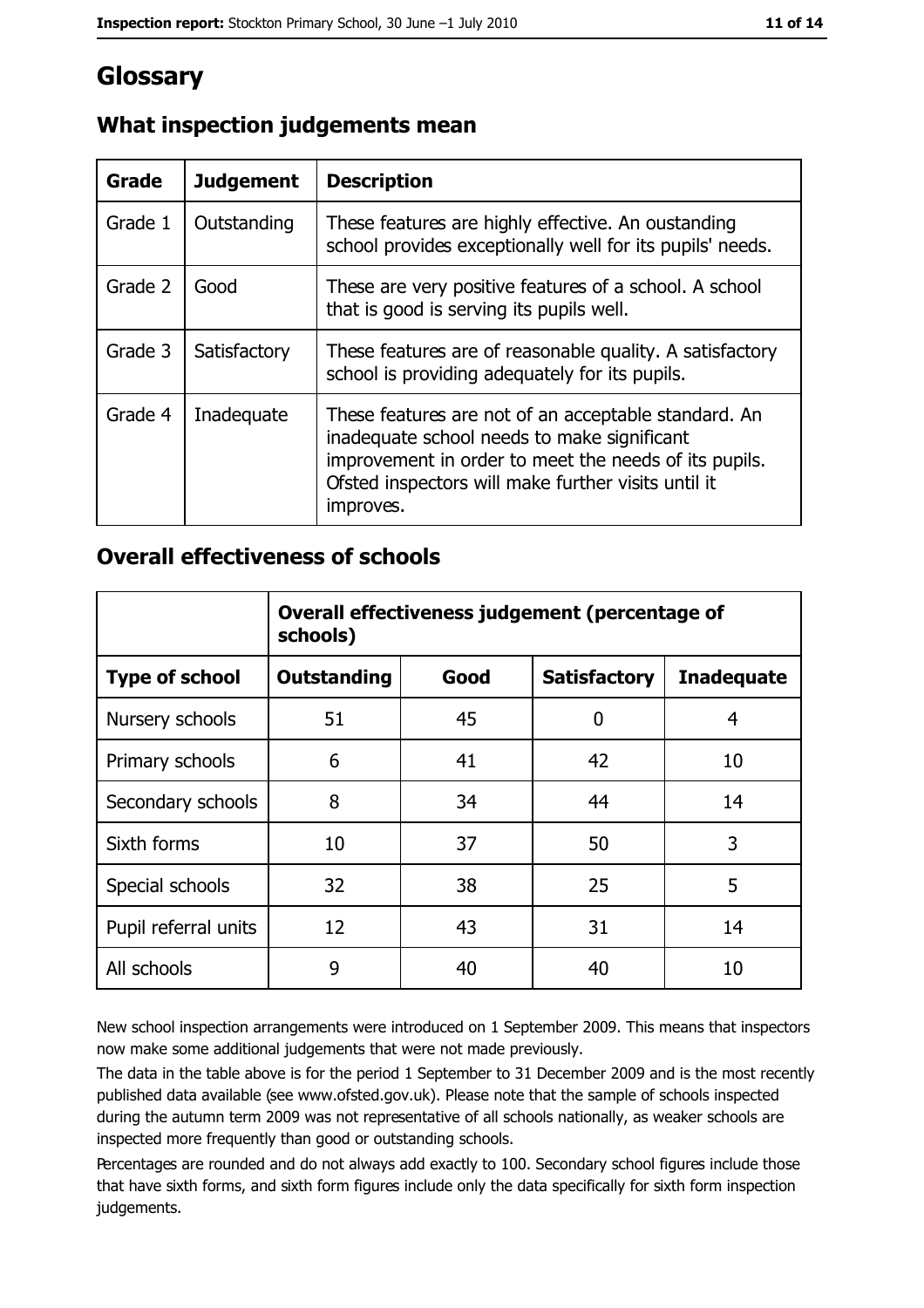## **Common terminology used by inspectors**

| Achievement:                  | the progress and success of a pupil in<br>their learning, development or training.                                                                                                                                                                                                                                |
|-------------------------------|-------------------------------------------------------------------------------------------------------------------------------------------------------------------------------------------------------------------------------------------------------------------------------------------------------------------|
| Attainment:                   | the standard of the pupils' work shown by<br>test and examination results and in<br>lessons.                                                                                                                                                                                                                      |
| Capacity to improve:          | the proven ability of the school to<br>continue improving. Inspectors base this<br>judgement on what the school has<br>accomplished so far and on the quality of<br>its systems to maintain improvement.                                                                                                          |
| Leadership and management:    | the contribution of all the staff with<br>responsibilities, not just the headteacher,<br>to identifying priorities, directing and<br>motivating staff and running the school.                                                                                                                                     |
| Learning:                     | how well pupils acquire knowledge,<br>develop their understanding, learn and<br>practise skills and are developing their<br>competence as learners.                                                                                                                                                               |
| <b>Overall effectiveness:</b> | inspectors form a judgement on a school's<br>overall effectiveness based on the findings<br>from their inspection of the school. The<br>following judgements, in particular,<br>influence what the overall effectiveness<br>judgement will be.                                                                    |
|                               | The school's capacity for sustained<br>improvement.<br>Outcomes for individuals and groups<br>of pupils.<br>The quality of teaching.<br>The extent to which the curriculum<br>meets pupil's needs, including where<br>relevant, through partnerships.<br>The effectiveness of care, guidance<br>▄<br>and support. |
| Progress:                     | the rate at which pupils are learning in<br>lessons and over longer periods of time. It<br>is often measured by comparing the<br>pupils' attainment at the end of a key<br>stage with their attainment when they<br>started.                                                                                      |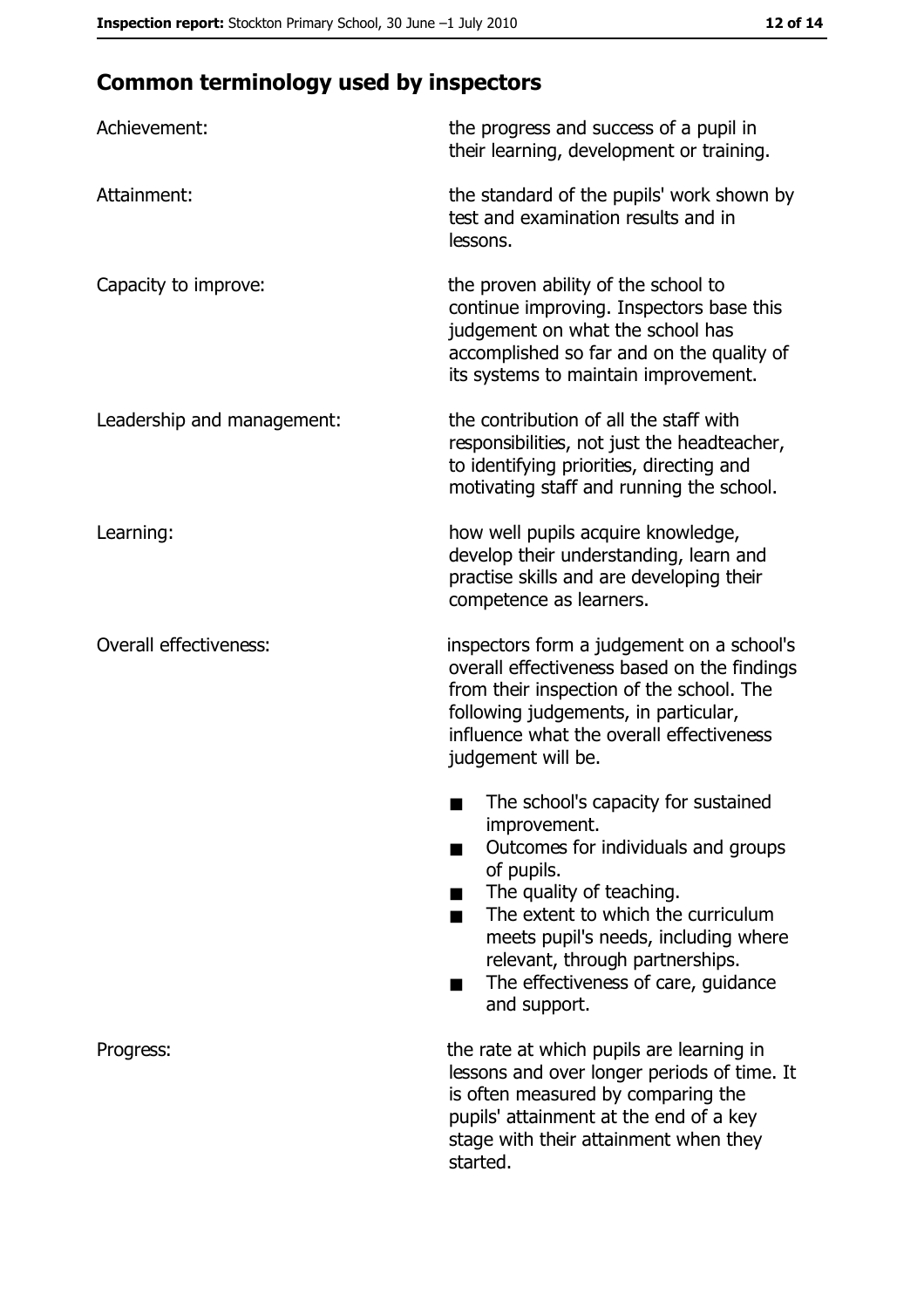This letter is provided for the school, parents and carers to share with their children. It describes Ofsted's main findings from the inspection of their school.



4 July 2010

Dear Pupils

Inspection of Stockton Primary School, Southam, CV47 8JE

Thank you for your very warm welcome when we visited your school. We enjoyed talking to you and learning about your views, as well as seeing you work hard in class. You told us that you like school and feel very safe there, and we could see why. Stockton gives you a good education. You make good progress because your teachers are good at helping you to learn. They have got better in the last couple of years at making sure that you all are given work that is just right for you. This is because the adults have really good systems for keeping an eye on how well everyone is getting on in English, mathematics and science. We have agreed they are going to try to introduce systems to keep track of your learning in other subjects, to make sure you are all making good progress in these subjects too.

Stockton is a very happy school and you all make a great contribution to the community in the school by your sensible behaviour and by how well you all get along together. We found that you were thoughtful, friendly and considerate of other people. You are learning a lot about people in different parts of the world, and I was particularly pleased to be inspecting when your Turkish friends visited. I was very impressed by how well you all got on, even though your Turkish isn't yet quite as good as your headteacher's. You are growing up into enthusiastic and confident young people that your parents and vour school can be proud of.

The children in Willow class get off to a good start in school and enjoy their time in the new outdoor area. I have agreed with the staff that they are going to find ways of helping them to use this area even when the weather is bad.

The staff are keen to keep making Stockton better and better, and I know you will help by keeping up your hard work and good behaviour.

Yours sincerely

Steven Hill

Lead inspector